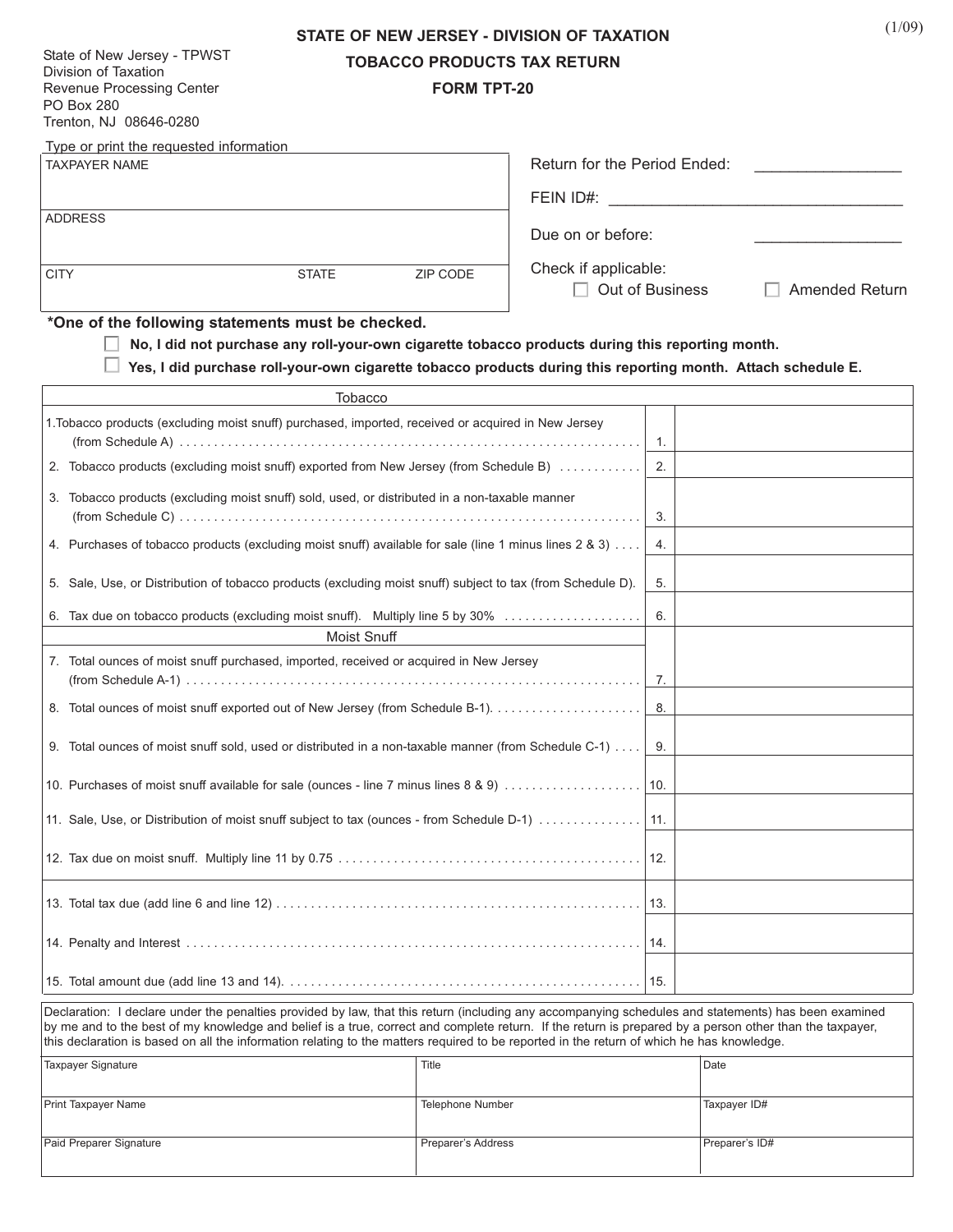(1/09)

# **New Jersey Tobacco Products Tax Return General Instructions**

The New Jersey Tobacco Products Wholesale Sales and Use Tax commonly referred to as the Tobacco Products Tax or "TPT" is imposed on the wholesale price upon the sale, use, or distribution of a tobacco product within this State. N.J.S.A. 54:40B-4 states that every distributor or wholesaler shall be liable to pay the tax when it has sold or otherwise disposed of the tobacco product to a retail dealer or consumer. The retail dealer or consumer shall be given an invoice, receipt or other statement or memorandum stating that the tax has been paid or will be paid by the distributor or wholesaler.

If the Wholesale Sales and Use tax has not been paid by a distributor or wholesaler, there is imposed upon the retail dealer or consumer a compensating use tax of 30% of the price paid or charged for all tobacco products excluding moist snuff. Moist snuff is taxed at a rate of \$0.75 per ounce.

### **RECORDKEEPING**

Every distributor or wholesaler required to pay any tax imposed by this act shall keep records of every charge for and of all amounts of wholesale price paid or due thereon and of the tax payable thereon, in such form as the director may require. Records shall include a true copy of each invoice, receipt, statement or memorandum upon which the provisions of section 4 of this act require that the tax paid be stated. Records shall be available for inspection and examination at any time upon demand by the director or duly authorized agent or employee and shall be preserved for a period of three years, except that the director may consent to their destruction within that period or may require that they be kept longer.

# **FILING PROCEDURES**

Every taxpayer who is registered for the Tobacco Products Tax is required to file a report with required schedules on a monthly basis, even if no taxable transactions have taken place during the month. In addition, every registered taxpayer is required to maintain complete records and documents substantiating all information contained on each Tobacco Products Tax return.

Retail dealers are only to report summaries of retail sales.

Every return must be signed by the owner, partner or a principal officer.

#### **DEFINITIONS**

**Tobacco Product** means any product containing any tobacco for personal consumption including, but not limited to, cigars, little cigars, cigarillos, chewing tobacco, pipe tobacco, smoking tobacco and their substitutes, and dry and moist snuff, but does not include cigarettes.

**Moist Snuff** means any finely cut, ground or powered smokeless tobacco that is intended to be placed or dipped in the oral cavity, but does not include dry snuff.

**Wholesale Price** means the actual price for which a manufacturer sells tobacco products to a distributor.

# **INSTRUCTIONS FOR COMPLETING TPT-20 RETURN**

\_\_\_\_\_\_\_\_\_\_\_\_\_\_\_\_\_\_\_\_\_\_\_\_\_\_\_\_\_\_\_\_\_\_\_\_\_\_\_\_\_\_\_\_\_\_\_\_\_\_\_\_\_\_\_\_\_\_\_\_\_\_\_\_\_\_\_\_\_\_\_\_\_\_\_\_\_\_\_\_\_\_\_\_\_\_\_\_\_\_\_\_\_\_\_\_\_\_\_\_\_\_\_\_\_\_\_\_\_

- 1. Complete the return in blue or black ink only.
- 2. Taxpayers must file a return for each calendar month by the 20th day of the following month.

EXAMPLE: The Tobacco Products Tax return for January 1 through January 31 must be filed on or before February 20th. **Taxpayers must file a return even if no tax is due.**

\_\_\_\_\_\_\_\_\_\_\_\_\_\_\_\_\_\_\_\_\_\_\_\_\_\_\_\_\_\_\_\_\_\_\_\_\_\_\_\_\_\_\_\_\_\_\_\_\_\_\_\_\_\_\_\_\_\_\_\_\_\_\_\_\_\_\_\_\_\_\_\_\_\_\_\_\_\_\_\_\_\_\_\_\_\_\_\_\_\_\_\_\_\_\_\_\_\_\_\_\_\_\_\_\_\_\_\_\_

- 3. The owner, partner, or a principal officer must sign this return.
- 4. Make check or money order payable to: State of New Jersey TPT.
- 5. Mail to: Division of Revenue Processing Center, PO Box 280, Trenton, New Jersey 08646-0280